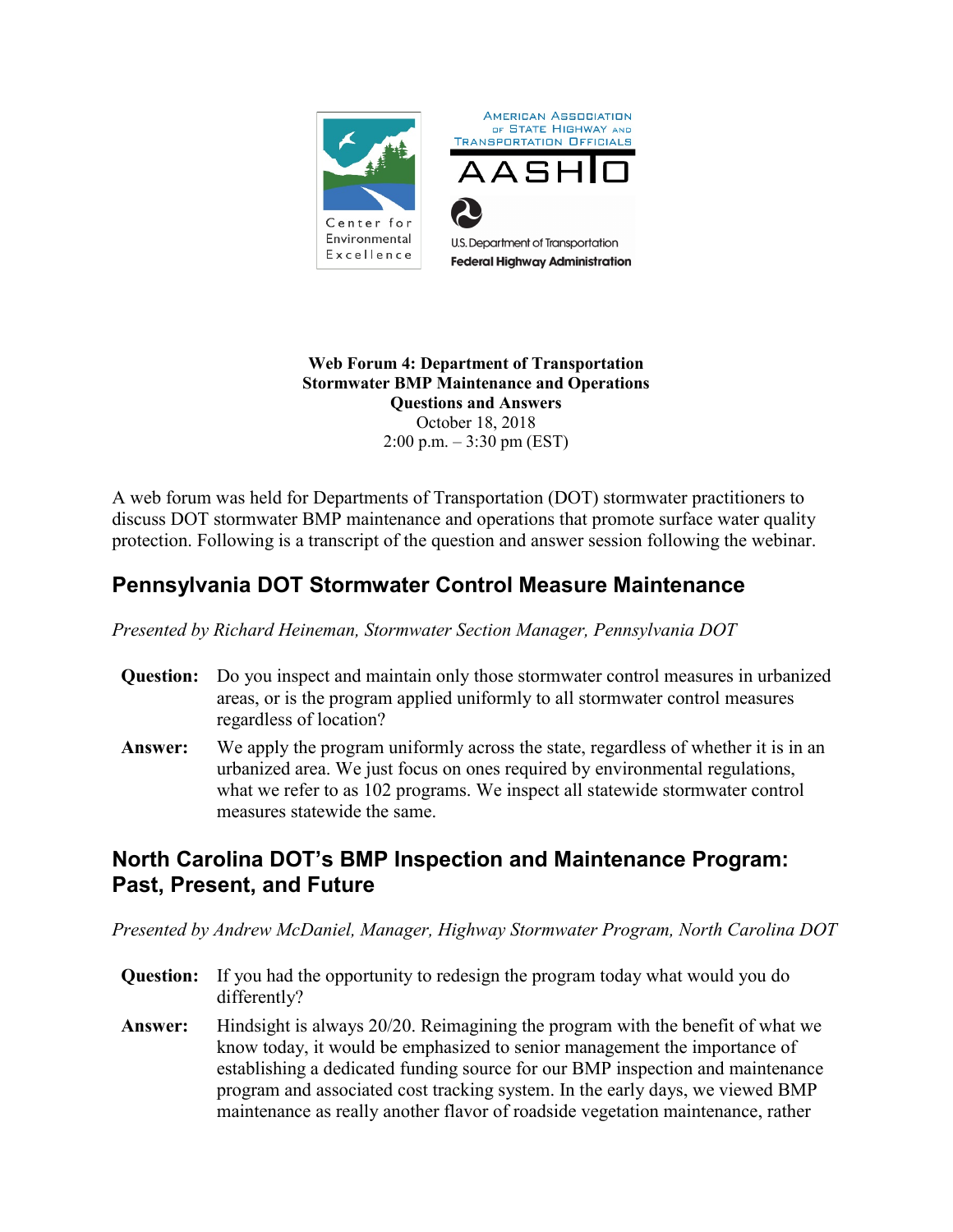than a true asset management type of approach. While it is true that most of our BMP maintenance tasks are centered around vegetation management, it is understandable why we made the decisions we did initially. There is a lot more to inspection and maintenance than just vegetation management. So, taking a true asset management approach, with good cost tracking, would provide better data to work with and allow us to make the best possible decisions.

## **Managing Maryland's Stormwater – One Road at a Time: An Overview of the Maryland DOT State Highway Administration Drainage and Stormwater Assets Management Program**

*Presented by Kiona Leah, P.E., Drainage and SWM Assets Manager, Maryland DOT*

**Question:** How do you collect data in the field?

**Answer:** Right now, it is just "boots on the ground," sending inspectors out into the field with the new inspection tool. Basically, they go out there with a tablet loaded with the original plans for the BMP they are inspecting, as well as any other data they might need, and possible issues they can sometimes see past inspections. They just follow the checklist form, which walks them through all the specific parameters we are looking for. For something like a grass swale, there are not as many boxes to check. The tablet also requires they take at least an overall photo. If they rate anything a C (moderate problems), D (major problems), or E (severe problems), the program parameter requires them to conduct an inspection. So, observing the riser at the pond, if the riser is clogged, they would give the riser a rating of C (moderate problems), and the program will not move on until a photograph is taken and uploaded to the system. With the grass swales protocol that we just implemented, we are examining ways to increase that efficiency, especially for something along a roadside, and having that many facilities to implement and inspect.

#### **General Questions**

- **Question:** Do any of the presenters use performance based contracts when remediating and maintaining BMPs?
- **Answer:** Maryland DOT State Highway Administration has just put out the first of these in recent months. It includes approximately 200 lower priority facilities into a Design-Build contract with a specific performance measure of how many acres of restoration we want to see as a result. We have taken all facilities in the menu for the Design-Builder from all other contracts and will monitor their progress through the contract. It is a three-year contract.

Oregon DOT does not currently use outside contractors for BMP maintenance.

**Question:** Are any of the states under a consent decree?